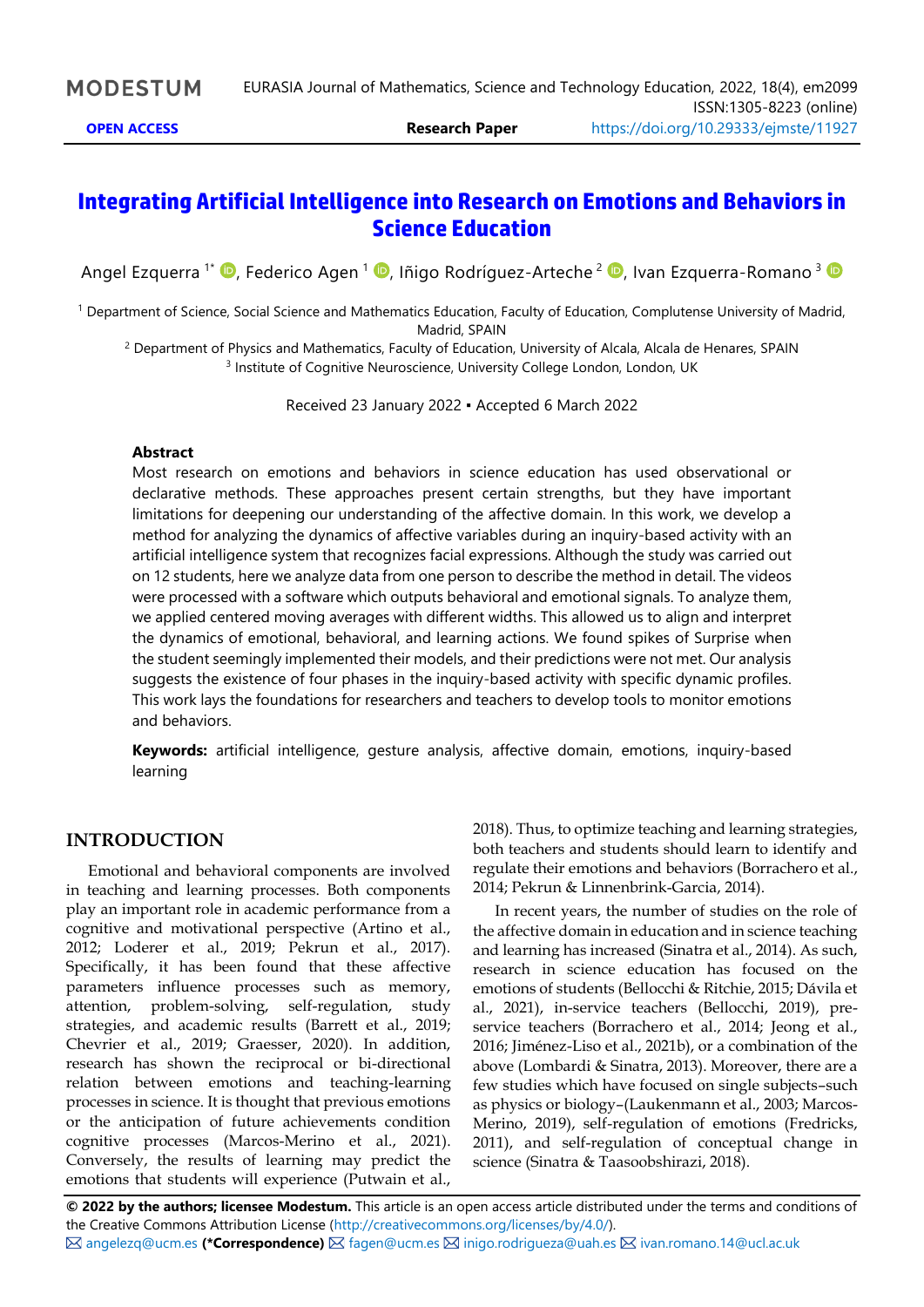### **Contribution to the literature**

- Most studies on emotions and behaviors have collected data using observational and declarative (selfreports) procedures. To overcome some of their limitations, here we focus on the use of artificial intelligence (AI) to collect and codify facial expressions during science learning.
- To access different time scales, we applied centered moving averages with different window widths. Each of these allows to explore distinctive emotional and behavioral features.
- We were able to connect the dynamics of surprise with the educational actions carried out during an inquiry-based activity. Furthermore, we identified four phases in the inquiry process, according to the emotional and behavioral parameters.

Most studies on the emotional and behavioral components in education have collected data using observational (based on expert analyses), declarative (based on self-reporting) or both procedures at the same time (Harley et al., 2019; Loderer et al., 2019). These observational or declarative strategies present certain strengths such as low cost and versatility of implementation in common teaching and learning scenarios (Todd et al., 2020). However, they also have some important limitations.

Regarding observational methods, describing the presence and intensity of emotions requires training in identifying the expressive action units (eAU) that characterize facial movements. For people to reliably label eAUs, they need to undergo intensive and prolonged training and practice (Barrett et al., 2019). Regarding declarative methods, it remains unclear whether participants are capable of perceiving and selfreporting their emotions correctly, whether they really want to show them or whether they are dragged into their responses by 'social desirability' (Izard, 2009; Pekrun, 2006). Also, self-reports may capture only the effect of some events, depending on the filters implicitly applied by the subjects (Jiménez-Liso et al., 2021a).

## **INTRODUCTION TO AUTOMATED MEASUREMENT OF AFFECTIVE & BEHAVIORAL COMPONENTS**

To overcome the limitations faced by observational and declarative methods, a variety of strategies for measuring neurobiological and behavioral parameters have been incorporated into educational research. Importantly, research has shown strong overlaps among the brain representations of experiencing and expressing emotions (de Gelder, 2006; Vaessen et al., 2019). Therefore, both neurobiological and behavioral methods arguably provide reliable and consistent access to emotional components.

The existing neurobiological methods can be divided into two groups according to the part of the nervous system that is being measured: the autonomic or the central nervous system. The heart rate, respiratory rate, and blood pressure are examples of parameters measured from the autonomic nervous system (Clark et

al., 2020; Monkaresi et al., 2017). The electrical activity of the brain, its changes in blood flow and other metabolic processes are examples of parameters measured from the central nervous system (Azari et al., 2020; Ihme et al., 2018; Wu et al., 2021). These techniques are helping us understand the underlying mechanisms involved in teaching and learning processes. However, they are often not suitable for real-life scenarios and interfere with students' behaviors.

The existing behavioral methods are mostly driven by artificial intelligence (AI) algorithms. These algorithms extract behaviorally relevant patterns from videos, soundtracks and texts. In science education research, eye-tracking and voice recognition systems have opened the door to research reading strategies, selection of scaffolds, the use of mono-modal and multimodal representations, or the observation of experimental setups by students (Abbaschian et al., 2021; Jarodzka et al., 2021; Tóthová & Rusek, 2021). However, accessing emotional components with eye-tracking and voice recognition still remains challenging.

Here, we focus on the use of an automated method to collect and codify facial expressions in an inquiry-based science activity. In general, facial recognition software uses a series of algorithm chains for identifying shapes, detecting faces, assigning facial points, identifying expressive action units, and determining associated emotions. The iMotions® software is an example of the current capacities of artificial intelligence, which we have here integrated into educational research.

The detection of faces is carried out by algorithms such as the Viola Jones cascade classifier (Viola & Jones, 2004). Within the facial image, the assignment of reference points is performed through different algorithms. These algorithms assign facial markers (nose, eyebrows, lips, etc.) to the image. These markers are then compared with pre-existing reference patterns. The analysis of the differences between the facial markers and the pre-existing reference patterns defines each eAU (Ekman & Friesen, 1976). For example, the distance between the eyebrows defines the intensity of the expressive action of frowning. Each eAU identified by a number (eAU1, eAU2, etc.) corresponds to the contraction of a facial muscle or group of them. As such, the work of several authors has established the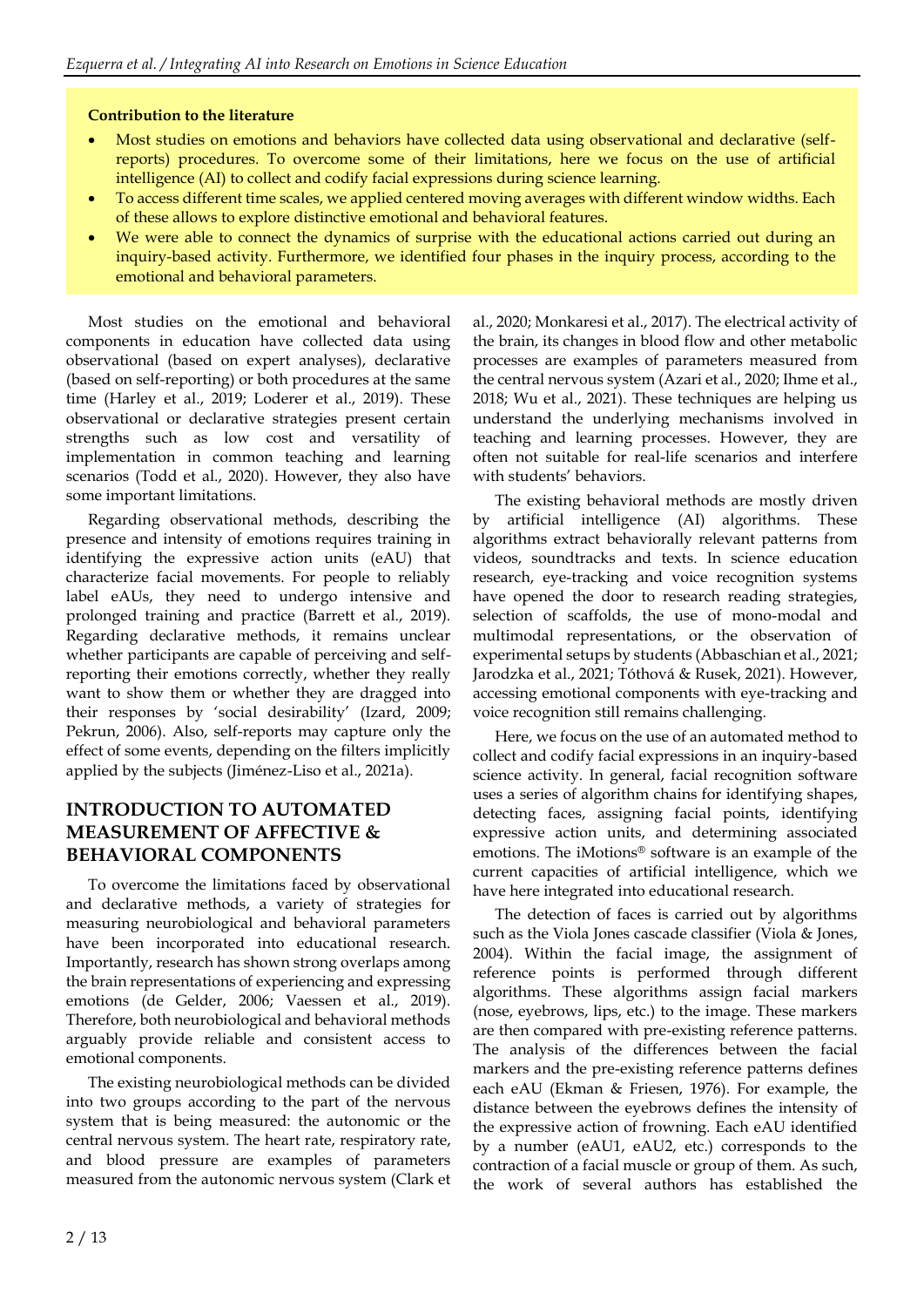

Figure 1. The expressive AUs involved in the emotion of joy. The figure is reproduced from Barrett et al. (2019) with permission from the authors and PSPI (Psychological Science in the Public Interest)

relationship of different eAUs with specific emotions (Barrett et al., 2019; Ihme et al., 2018; Sayette et al., 2001). Importantly, these facial expressions are often visible and recognizable by all of us in our personal interaction.

The databases used by artificial intelligence software contain statistical distributions of facial expressions from multiple geographic locations, demographic profiles and recording conditions. This means that the categorization of emotions is carried out at a purely statistical level, considering movements of the facial reference points corresponding to each eAU. For example, the emotion of joy is identified by the 'Duchenne configuration' (Figure 1). In this example, the eAUs are essentially eAU6 and eAU12, which correspond to the activity of the muscle that lifts the cheeks, the orbicular muscle of the eye in its orbital portion, and the muscle that lifts the angle of the mouth, the zygomaticus major (Barrett et al., 2019).

The artificial intelligence software extracts the eAUs independently and then applies algorithms to assess the probability that a specific configuration of eAUs is produced by a given emotion (e.g., joy). Thus, the facial action code system (FACS) system performs a modular identification of the emotions based on the combination of the different eAUs (Ekman & Friesen, 1978). This provides standardization and objectivity in the identification of emotions as opposed to the limitations found when the identification is performed by human observers.

The iMotions® software detects human faces and assigns 34 facial reference points. Based on these data, this software uses the algorithm affectiva AFFDEX® to identify head movements, the interocular distance and 20 facial eAUs. Finally, it associates various facial expressions with the seven basic emotions as well as with some behavioral parameters.

To bring this technology into science education, the relationship of emotional and behavioral parameters with teaching-learning processes needs to be further studied. Hence, this work has the following objectives:

- 1. To implement an experimental design which allows the study of emotional and behavioral parameters from facial expressions in a science education activity.
- 2. To develop an analysis procedure to use the signals provided by the AI system for studying the dynamics of emotions and behaviors manifested by students.
- 3. To link the data provided by the AI system with educational actions.

## **EXPERIMENTAL DESIGN**

The experimental strategy involved the selection of an appropriate science education activity, the development of a procedure to analyze the emotional and behavioral parameters provided by the AI system and the educational actions carried out by the students.

#### **Science Education Activity: The Black Box**

To integrate facial expression recognition technology into research in science education, we selected and adapted an activity that elicits changes in emotional and behavioral states. This activity was carried out in the context of the Spanish master's in secondary education (major in science, specifically in biology and geology) of the Faculty of Education at Complutense University of Madrid, Spain. Once the activity had been completed, there was a discussion with the pre-service teachers on the emotions that they had felt. The overarching aim of the session was to explore the different emotions they had felt and to consider what their future pupils would feel in equivalent activities. This qualitative data is not shown in this article.

The activity is coherent with the inquiry-based science education (IBSE) approach (Abd-El-Khalick et al., 2004; Minner et al., 2010). In this activity, students had to discover the content of a black box without opening or breaking it. This activity has been previously implemented by different authors such as Haber-Schaim et al. (1979), and Lederman and Abd-El-Khalick (1998).

The black box (9x6x20 cm) used in the activity contained coins of different sizes and materials: one of 1 euro, one of 20 cents, one of 10 cents, one of five cents and two of one cent. All the coins moved freely inside it. Students were given a couple of magnets and a set of all the existing euro coins to explore their interaction with the magnets, their friction with the box surface, the sounds they produced, etc. The students had to use their own skills to formulate hypotheses, carry out tests and draw conclusions regarding the content of the box. At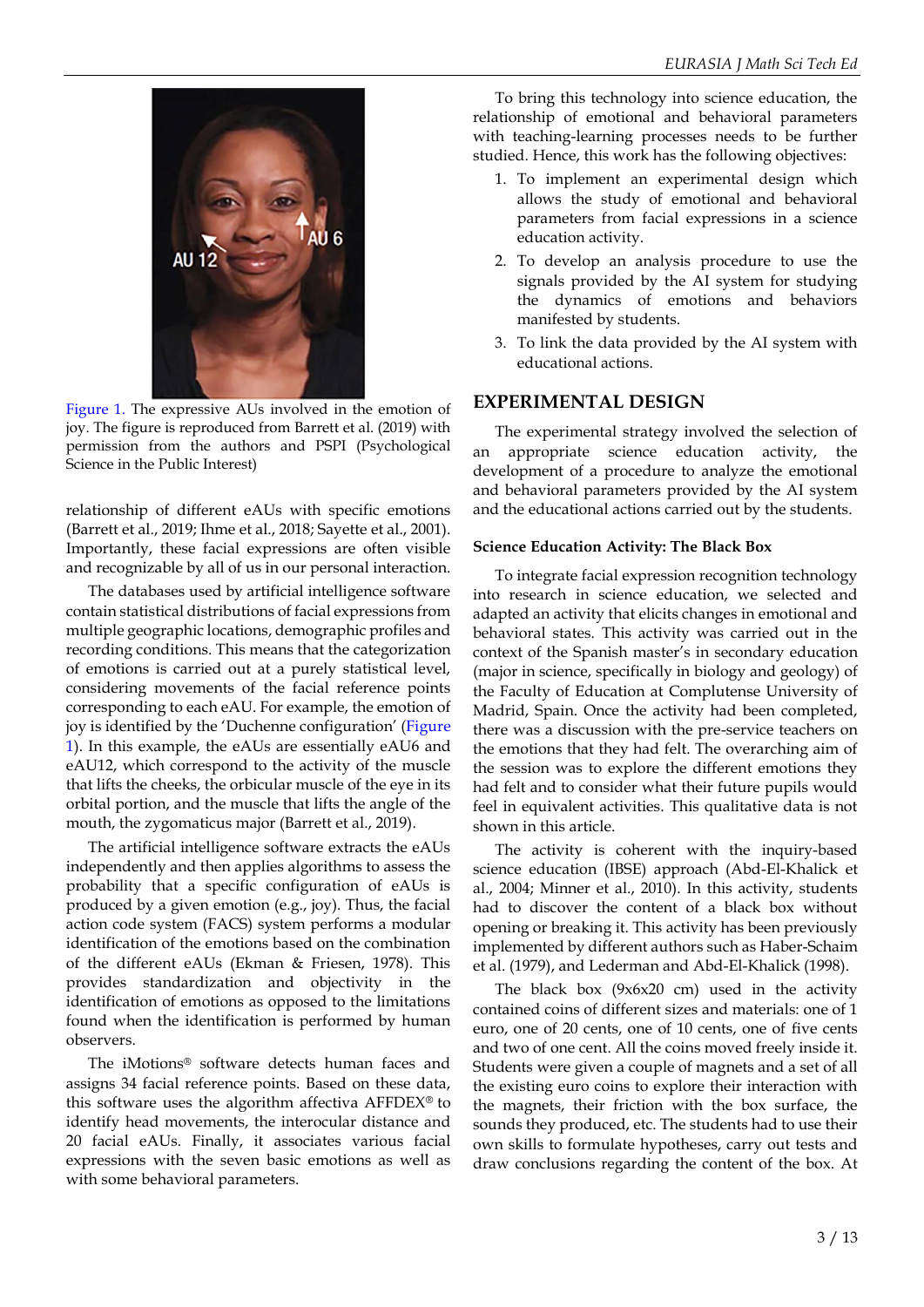the end of the activity, the students had to report what they thought the box contained.

Videos were recorded for their subsequent analysis with the iMotions® software. Video cameras were placed on tripods one meter away from the students, who were sitting down on a chair by a table with the items and had to solve the task individually. This arrangement appeared to be the most appropriate to obtain the best view of the face, the upper body, and what the students did with the items.

Before starting the experimental section, students were given instructions on how to carry out this activity. They were told to remain within the image frame throughout the recording. Students were also told to avoid placing the box and their hands between the camera and their face. In addition, the necessary permissions were requested for the recording and the later use of the images for research purposes.

The experimental section lasted twenty minutes. The recordings made during the activity were stored and labelled according to a system generated ad hoc. The videos were edited for subsequent analysis (e.g., by cropping out the frames recorded outside of the duration of the activity).

### **Procedure to Analyze the Parameters Provided by the AI System & the Educational Actions Carried Out by the Students**

We recorded 12 students performing the inquirybased task. In this article, we aim to explain in detail how to integrate automated facial expression recognition on educational research, and particularly in science education. Therefore, we will focus on data from one single individual. Specifically, we selected the video in which the face was visible and within frame for most of the time.

After edition, the selected video lasted 1,203,569 milliseconds (approximately 20 minutes) and it had 36,070 frames, so the time resolution was about 33 ms. This video was processed by the artificial intelligence system. This analysis provided a total of 141 entries per frame, i.e., 36,070 frames x 141 data per frame=5,085,870 total entries.

The data was exported as a CSV file to be analyzed by custom-written Python code. iMotions® also provides an output video that includes animated graphs of the recorded emotions alongside the original video. Thus, it was possible to observe in parallel the emotional and behavioral signals, and the student's actions to understand their relationship.

The system detects human faces and assigns 34 reference points. This set of points allows to associate facial expressions with emotional and behavioral parameters. In this study, the parameters analyzed were surprise, joy, disgust, fear, contempt, sadness, and anger (basic emotional parameters), plus attention and engagement (behavioral parameters).

The system assigns to each parameter a numeric score in intensity, from absent (0%) to fully present (100%). This percentage is a measure of the similarity between the graph of facial markers detected and the set of reference patterns stored by the artificial intelligence system. The software estimates the presence of each parameter at each frame.

To reduce the noise from the signals, we applied a moving average with custom-written Python code. This statistical technique replaces each value in a time-series by the average of the window around each original value. To smooth the signals and keep relevant patterns in the data, the appropriate mathematical factors must be selected, such as the width of the window around the original value and the position of the original value within the window.

By adjusting these factors, we could find an optimal way of associating the emotional and behavioral signals to the dynamics of the observed learning actions. Specifically, the position of the original value within the window was established to be in the center. Thus, we used a centered moving average, since the emotional and behavioral parameters measured are influenced by the recent past (e.g., the challenges faced in the inquirybased process) and modulate the future behavior (e.g., they drive students' decision-making). The widths of the windows initially considered were of 0.5, 1, 2, 4, 12, 24, 30, 60, and 120 seconds.

The windows with widths between 0.5 and 4 seconds were considered because some facial macro-expressions have durations that fall within these time periods (Adegun & Vadapalli, 2020; Ekman, 2003). This kind of emotional macro-expressions occur in daily interactions, and they are evident at first sight. The windows between 12 and 120 seconds were included because the duration of actions and events in inquiry-based science activities is within this range (Lämsä et al., 2018).

To interpret the emotional and behavioral signals from an educational perspective, the actions carried out by the student over time were manually and independently tabulated by two of the researchers. Later, we worked together to reach an agreement on the final tables that best capture the behavior of the student. By combining the tabulated actions with the signals at the appropriate time scales, we could associate educational, emotional, and behavioral events. The aim of this approach was therefore to bridge the affective, behavioral, and educational spheres.

## **RESULTS AND ANALYSIS**

The analysis of the entire process implied carrying out different studies in parallel and linking the successive results. For clarity, we show (see Figure 2) the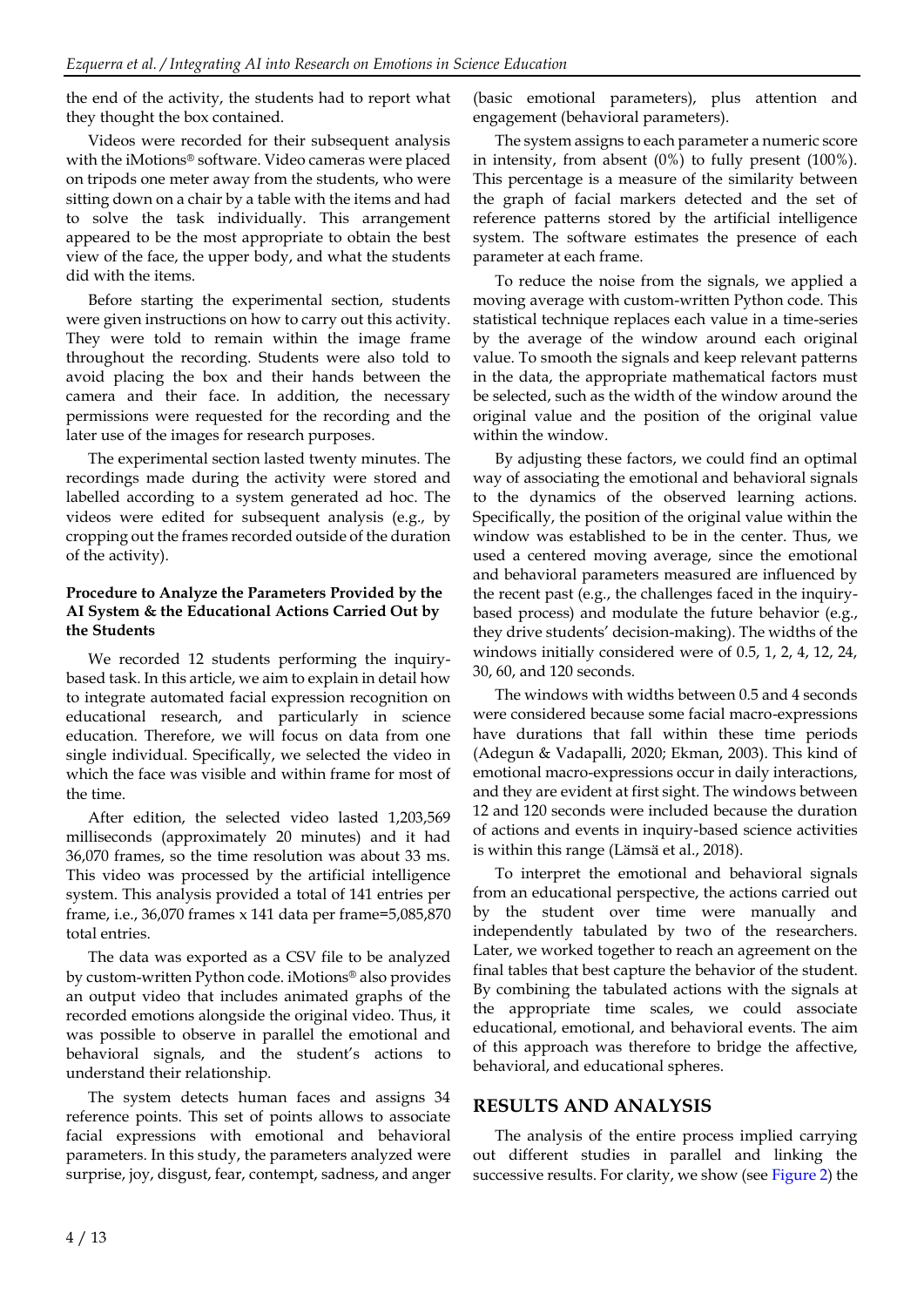

Figure 2. Flow chart to integrate AI into research on emotions and behaviors in science education

studies sequentially, although sometimes we will refer to elements that are shown later or further back.

### **Tabulating Educational Actions**

The actions of the student were tabulated manually by the researchers. In Table 1, the second column contains a summary of the actions observed during the activity. This analysis is consistent with the content analysis applied in research in science education, in particular with the analysis of inquiry-based activities (Crujeiras & Jiménez-Aleixandre, 2019; Lämsä et al., 2018).

Based on the dynamics of the educational (Table 1), behavioral, and emotional events, we were able to define four phases which the student followed during the inquiry-based activity, which are coherent with the main features and practices involved in this educational approach (Jiménez-Liso et al., 2021a, 2021b). For

Table 1. Summary of observed relevant actions and proposed inquiry phases

| Time<br>(min.)  | Actions                                                                                                                                                                                                                                                                                                                                                                                                                                                                                                                                                                                                                                                                                                                                                                                                                                                                                                                                           | Inquiry phases                                             |                                         |
|-----------------|---------------------------------------------------------------------------------------------------------------------------------------------------------------------------------------------------------------------------------------------------------------------------------------------------------------------------------------------------------------------------------------------------------------------------------------------------------------------------------------------------------------------------------------------------------------------------------------------------------------------------------------------------------------------------------------------------------------------------------------------------------------------------------------------------------------------------------------------------------------------------------------------------------------------------------------------------|------------------------------------------------------------|-----------------------------------------|
| $0:00-$<br>3:00 | The student observes and lifts the box. They open the envelope and take the coins and<br>magnets out. They shake the box and the envelope (with some coins inside) a few times.<br>They laugh nervously. They bring the magnets close to the box and slide them over it. They<br>observe and shake the envelope and the box a few times, while they listen to the resulting<br>sounds. They move the magnets close to different coins. They slide a magnet over the box.<br>They shake the box and the envelope (with some previously selected coins). They slowly<br>turn the box upside-down.                                                                                                                                                                                                                                                                                                                                                   | Phase 1a-<br>Non-<br>systematic<br>observation             | Phase 1-Accommodation to the<br>problem |
| $3:00-$<br>4:15 | They pick up and look at the envelope. They shake it. They look at the coins and magnets,<br>and seem to ponder. They slowly turn the box upside-down. They bring a magnet towards<br>different points around the box. While holding the magnet in one position, they shake the<br>box. They bring a second magnet to the opposite side of the box, turn it over and seem to<br>ponder.                                                                                                                                                                                                                                                                                                                                                                                                                                                                                                                                                           | Phase 1b-Pre-<br>systematic<br>observation &<br>reflection |                                         |
| $4:15-$<br>8:15 | They move a magnet towards and away from the box a number of times. They get the<br>envelope and take some coins out. They shake the envelope and the box a few times. They<br>get the box and observe it. They turn it over. They take a magnet and hold it against one<br>side of the box. Then, they turn the box over a few times. They laugh. They explore the<br>coins on the table with a magnet. They move a magnet towards and away from the box<br>several times. They shake the box (without any magnets). While holding the box in their<br>hands, they think and look at the items on the table. They simultaneously move close or<br>away one, two or three magnets to different parts of the box. They take a coin out of the<br>envelope and check whether it is attracted by the magnets. They move a magnet close to<br>one side of the box. While keeping one magnet in a fixed position, they change the angle of<br>the box. | Phase 2-Exploration<br>of problem-solving<br>strategies    |                                         |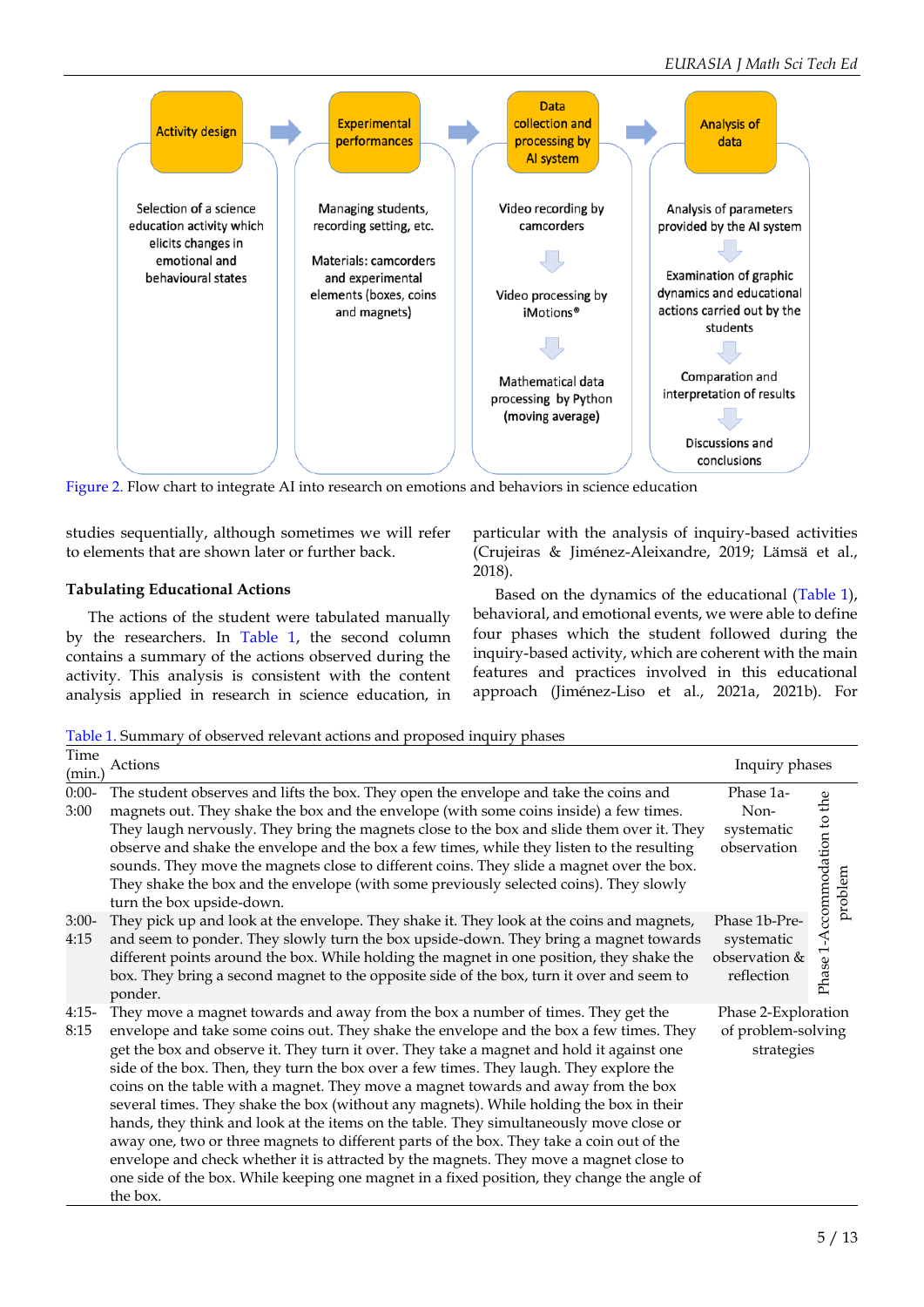#### Table 1 (Continued). Summary of observed relevant actions and proposed inquiry phases

| Time<br>(min.) | Actions                                                                                          | Inquiry phases       |
|----------------|--------------------------------------------------------------------------------------------------|----------------------|
| $8:15-$        | They gradually change the tilt of the box while keeping one magnet in a fixed position. At a     | Phase 3-             |
| 19:00          | given angle, they move the magnet away. They change the tilt of the box several times            | Implementation of    |
|                | without magnets. They check at what angles the coins start to slide. They carry out several      | problem-solving      |
|                | tests in which they gradually modify the angle of the box, while keeping a magnet fixed.         | strategies           |
|                | They stop and seem to ponder.                                                                    |                      |
|                | They place a magnet on the lower part of the box and carry out some tests: they shake the        |                      |
|                | box, turn it around, bring a magnet towards and away of the box, etc. They gradually             |                      |
|                | modify the angle of the box, while keeping a magnet fixed.                                       |                      |
|                | They design the next test. They change the tilt of the box until they set a given position.      |                      |
|                | They then move the magnet away.                                                                  |                      |
|                | They repeat the previous strategy several times. Sometimes, after setting an angle and           |                      |
|                | moving the magnet away, they continue to increase the inclination of the box. They try a         |                      |
|                | test in which they slide a few magnets over the bottom of the box, while the box is tilted.      |                      |
|                | They perform several similar tests with two magnets arranged in an L-shape. As they reach        |                      |
|                | a certain angle, they move one of the magnets away.                                              |                      |
|                | 19:00- The student is warned that there is 1-minute left. They perform their actions at a faster | Phase 4-Conclusion & |
| the            | pace. Some are repeated actions (2 magnets arranged in an L-shape) & there are new ones          | communication        |
| end            | (3 magnets arranged in a U-shape). They nervously think of & write their conclusions.            |                      |

convenience, this is displayed in Table 1 (third column), although it was definitely determined in subsequent analyses.

#### **Global Average Presence of Emotional & Behavioral Parameters**

To begin with the exploratory analysis, the global average presence of each emotional and behavioral signal throughout the whole activity was calculated (Table 2). The parameter attention had the highest average presence, 79.30%. The parameter engagement had an average presence of 45.45%, while the data for the signal of surprise was 16.60%. In contrast, the other parameters were considerably less frequent. Disgust, fear, joy, and contempt had a mean presence in the order of tenths. Meanwhile, anger and sadness showed values in the order of hundredths.

These results suggest that the student was very attentive and engaged, and they were also surprised during the activity. In the future, the application of this analysis will allow us to compare the average presence of each parameter in different individuals for a given activity, and between different types of activities and contents. Furthermore, the results of the global average presence (Table 2) informed the choice of window widths for smoothing the signals with the centered moving average. Thus, longer windows between 12 and 120 seconds were applied to the parameters with high presence (e.g., attention and engagement); in contrast, the only window applied to the parameters with low presence (joy, disgust, fear, contempt, sadness, and anger) was the shortest one (0.5 s). The parameters with medium presence (in this case, surprise) could be analyzed by both procedures.

Table 2. Global average presence of each parameter throughout the activity

| throughout the activity |                             |  |  |  |
|-------------------------|-----------------------------|--|--|--|
| Parameter               | Global average presence (%) |  |  |  |
| Attention               | 79.30                       |  |  |  |
| Engagement              | 45.45                       |  |  |  |
| Surprise                | 16.60                       |  |  |  |
| Joy                     | 0.61                        |  |  |  |
| Disgust                 | 0.58                        |  |  |  |
| Fear                    | 0.36                        |  |  |  |
| Contempt                | 0.29                        |  |  |  |
| Sadness                 | 0.03                        |  |  |  |
| Anger                   | 0.02                        |  |  |  |

The parameters with medium and high presence offer information about the global dynamics of the activity. However, the high-presence parameters do not seem to be so clearly associated with specific actions carried out by the student. For this reason, here we first analyze surprise (medium presence) which seems to be associated both with global dynamics of the activity and specific actions carried out by the student.

#### **Study of Parameters with Medium Presence**

This analysis was carried out by applying a centered moving average of a width of four seconds. This time scale is close to the facial expressions of basic emotions (Adegun & Vadapalli, 2020; Ekman, 2003). In Figure 3, surprise shows several low intensity spikes of presence at the beginning of the activity. The analysis of the student's actions in this period (Table 1) indicated that the student appeared to play with the box. They made unsystematic observations through which they seemed to familiarize with the problem and the items. During this phase, the behavior of the box did not substantially surprise the student. Therefore, this initial period, which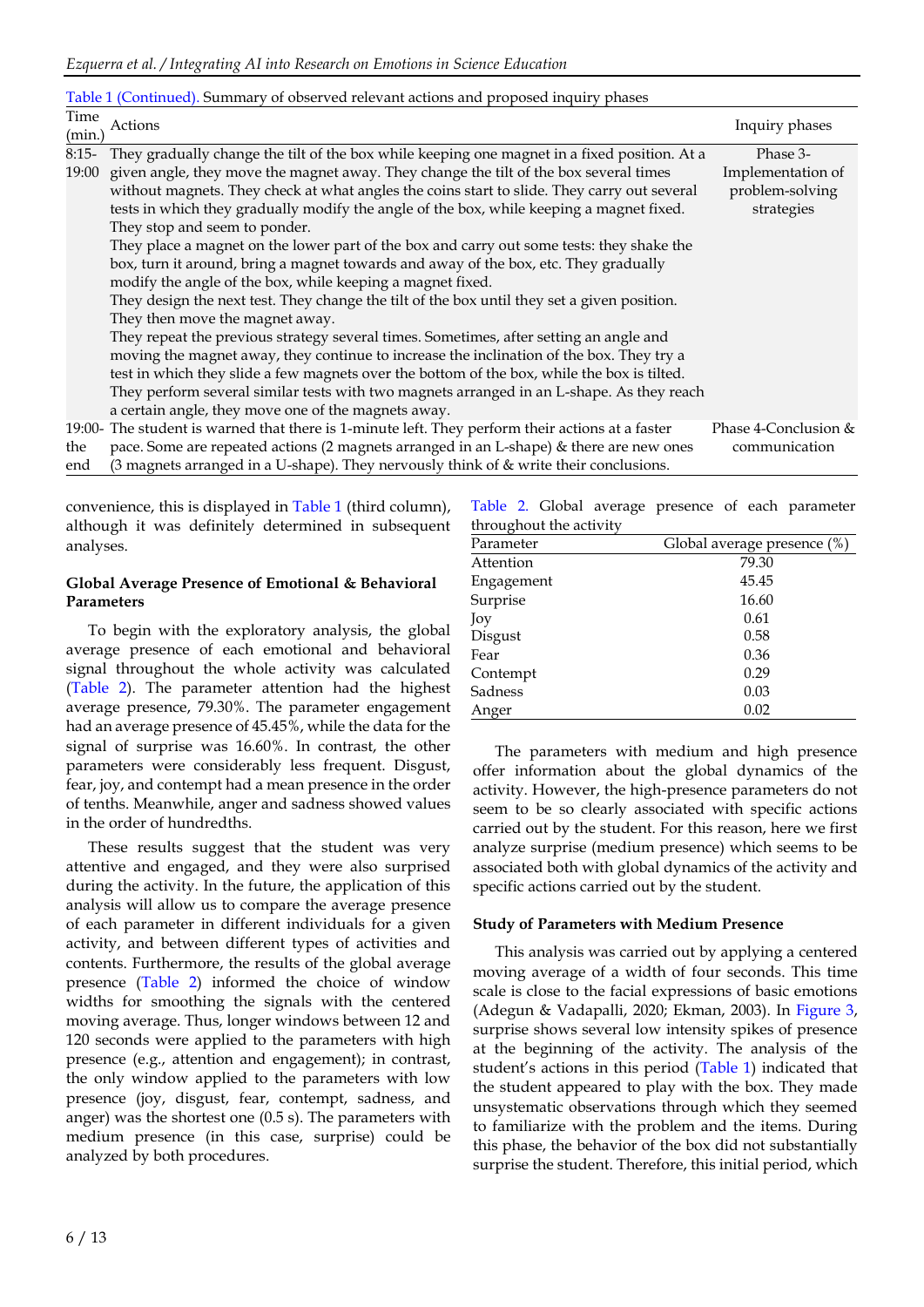

Figure 3. Surprise signal smoothed with a centered moving average with a width of four seconds. The Y-axis represents the percentage of presence (>15%), and the X-axis represents time. The colored band below the X-axis represents the phases proposed in Table 1: 1a/b (light/dark orange), 2 (blue), 3 (grey), and 4 (green)

was considered to be sub-phase 1a (from t≃0 min to t≃3:00 min), was labelled as *non-systematic observation*.

Then, we observed that the presence of Surprise became very low (<15%) (Figure 3). In this period, from t≃3:00 min to t≃4:15 min, the student performed small tests on the behavior of the supporting items and went through moments of reflection (Table 1). The tests on the behavior of the tools apparently confirmed that everything worked as expected, which did not surprise the student. This period, sub-phase 1b (from t≃3:00 min to t≃4:15 min), was called *pre-systematic observation and reflection*. Together with the previous sub-phase, both periods were considered as phase 1 (from t≃0 min to t≃4:15 min), and labelled as *accommodation to the problem.*

From t≃4:15 min to t≃8:15 min, the student presented sets of spikes of surprise separated by epochs of between 30 and 45 seconds during which this parameter had a low presence (Figure 3). In this period, the student performed actions to find possible problem-solving strategies. They carried out tests with the items available and they stopped every so often to observe the items and ponder (Table 1). When watching the video alongside Figure 3, we observed a potential correlation between the sets of surprise spikes and the successive tests carried out for solving the problem. This period, phase 2 (from t≃4:15 min to t≃8:15 min), was called *exploration of problem-solving strategies*.

The period from t≃8:15 min to t≃19:00 min had a continuous fluctuation of surprise. The student carried out systematic tests in which they aimed to find changes in the behavior of the box (Table 1). For example, they varied the angle until they perceived that the coins moved down. This process of systematic testing was repeated several times, but with different strategies. This repetition is reflected in the dynamics of surprise (Figure 3). The spikes seemed to occur after their predictions were not confirmed. This period, phase 3 (from t≃8:15 min to t≃19:00 min), was labelled as *implementation of problem-solving strategies*.

Finally, from the announcement of the end of the activity until its conclusion (from t≃19:00 min to t≃20 min), the level of surprise fell slightly. This period, phase 4 (from t≃19:00 min to t≃20 min), was labelled as *conclusion and communication*.

To sum up, it seems that the dynamics of surprise reflected the student's different actions. Interestingly, the student showed high levels of surprise once they had familiarized with the problem. Thus, the student appeared to firstly develop a framework based on the behavior of the items. After this, they implemented their models, observed the outcomes and compared these with their predictions. Then, surprise began to decline (less pronounced spikes) as the observed behaviors appeared to be in line with their conjectures. Thus, surprise seemed to be linked to the implementation of their models, rather than to the novelty or amusement of the activity. This result is in line with an up-to-date view of inquiry as an approach which conceives surprise (connected with data analysis) as a learning enhancer (Jiménez-Liso et al., 2021a; Rodríguez-Arteche & Martínez-Aznar, 2016).

#### **Study of Parameters with High Presence**

To analyze the parameters with high presence, we smoothed the signals with the moving average with 12-, 24-, 30-, 60-, and 120-second windows. These times scales suit better the duration of educational actions (Lämsä et al., 2018). Here, the signals after smoothing with the 24 second window are shown (Figure 4).

During phase 1, we observed that attention began at high levels of presence and decreased while fluctuating (from t≃0 min to t≃4:15 min). This pattern is consistent with the dynamics observed for surprise and with the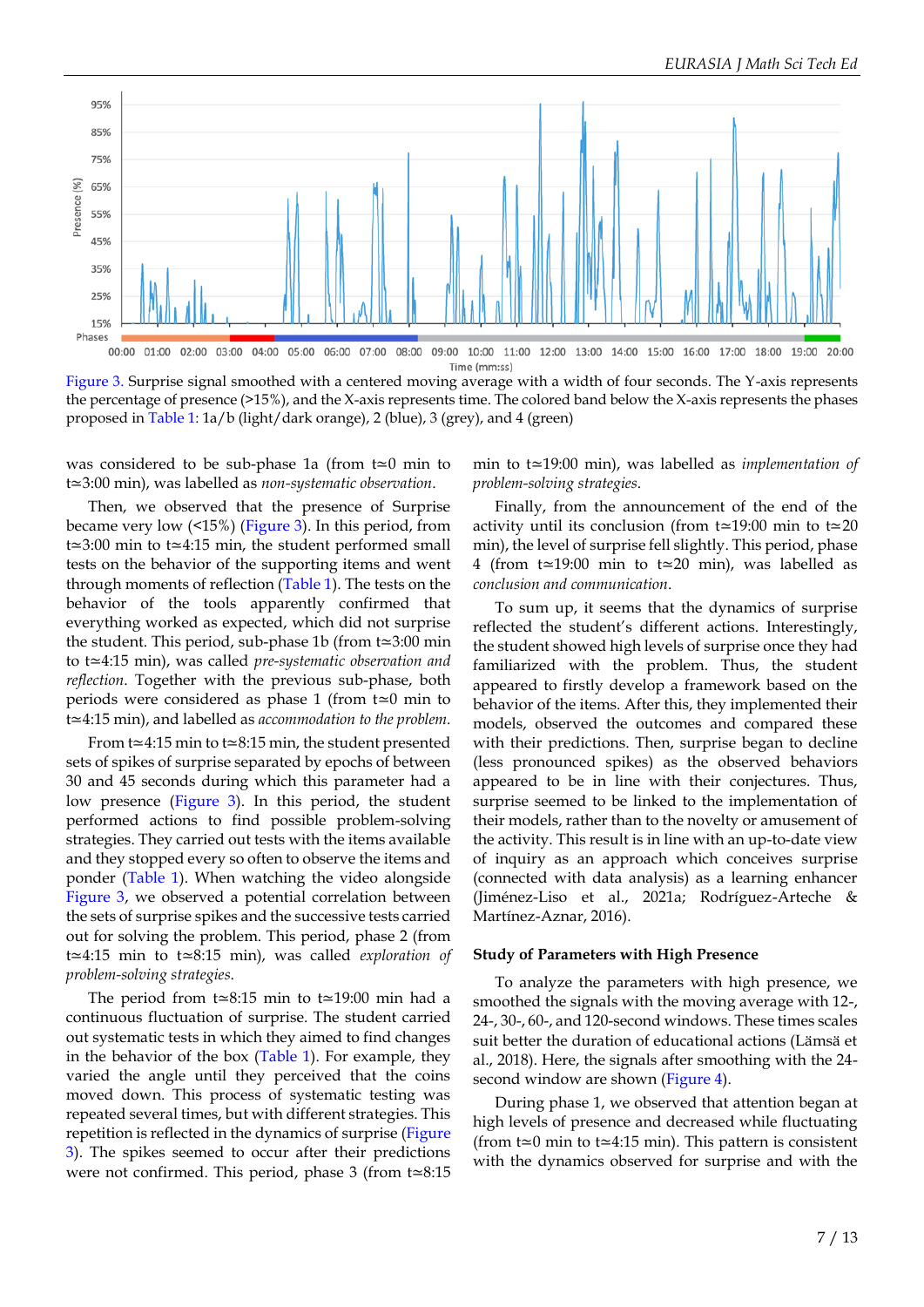

Figure 4. Attention (grey), engagement (orange), & surprise (blue) signals smoothed with a centered moving average with a width of 24 seconds. The Y-axis represents the percentage of presence (>5%), and the X-axis represents time. The colored band below the X-axis represents the phases proposed in Table 1: 1a/b (light/dark orange), 2 (blue), 3 (grey), & 4 (green)

actions performed by the student in sub-phases 1a and 1b.

During phase 2, attention decreased below 50% and increased above 90% while fluctuating (from t≃4:15 min to t≃8:15 min). In this phase, we could not find meaningful matches with other behaviors. From minute 8 onwards, right before the start of phase 3, attention began to stabilize at high levels.

It seems that during the first two phases the student was trying different strategies but could not find one that focused their attention. When they decided how to approach the problem (phase 3, from t≃8:15 min to t≃19:00 min), they began to carry out systematic tests that fixed their attention (over 80%, see Figure 4).

Moreover, the presence of engagement had large fluctuations during phase 1 (from t≃0 min to t≃4:15 min) and seemed out of synchrony with the other parameters. This pattern is consistent with the student's actions in the initial minutes (phase 1, Table 1). During this phase, the student appeared to get distracted and take breaks to ponder. Then, they started focusing on the box and the other items and tested problem-solving strategies (phase 2). From minute 8 onwards, right before the start of phase 3 (from t≃8:15 min to t≃19:00 min), the signals of engagement and surprise began to synchronize, and attention reached its highest levels of presence.

It seems that when the student familiarized with the problem and began applying appropriate strategies (phase 3), they remained attentive and engaged to check whether their predictions were met or not. Graphically, the signals of surprise and engagement increased as the student accommodated to the problem and showed synchrony with the tests and results obtained. This fact is consistent with the results obtained by Inkinen et al. (2020) and Jiménez-Liso et al. (2021a) on the greater engagement of students in the practices of using models and constructing explanations. These practices are preceded by an adequate accommodation to the problem.

Interestingly, there appeared to be lags of the order of half a minute between the behavior of some of the parameters provided by the AI system and the inquiry actions of the student. This means that the transition from one phase to another possibly had the time scale of problem-solving actions, which is about 30 seconds (Lämsä et al., 2018). Although this work is still preliminary, we could speculate that either the behavior of the student, the behavior of the items, or some of the parameters could act as triggers for the phase changes.

#### **Study of Parameters with Low Presence**

To study the parameters with low presence, the moving average with the 0.5-second window was calculated. This criterion is consistent with the duration of facial expressions associated with basic emotions (Adegun & Vadapalli, 2020; Ekman, 2003). Thus, the smoothed signals of the low presence parameters were expected to show short, high levels of presence (spikes) throughout the session.

In this analysis, an upward increase in the signal was considered a spike when the signal was above 50.0% of presence. Additionally, spikes were considered independent of each other when they were separated by ∆t>4 s. Following this criterion, 69 peaks were obtained for the seven basic emotional parameters. After this, the videos were reviewed to identify the events associated with the spikes. We discarded those spikes which were triggered by external events (interaction with students and trainers, four peaks) or induced by partial occlusion of the face (two peaks). So, we considered 63 spikes: 53  $(84.1\%)$  of surprise, four of joy  $(6.3\%)$ , three of fear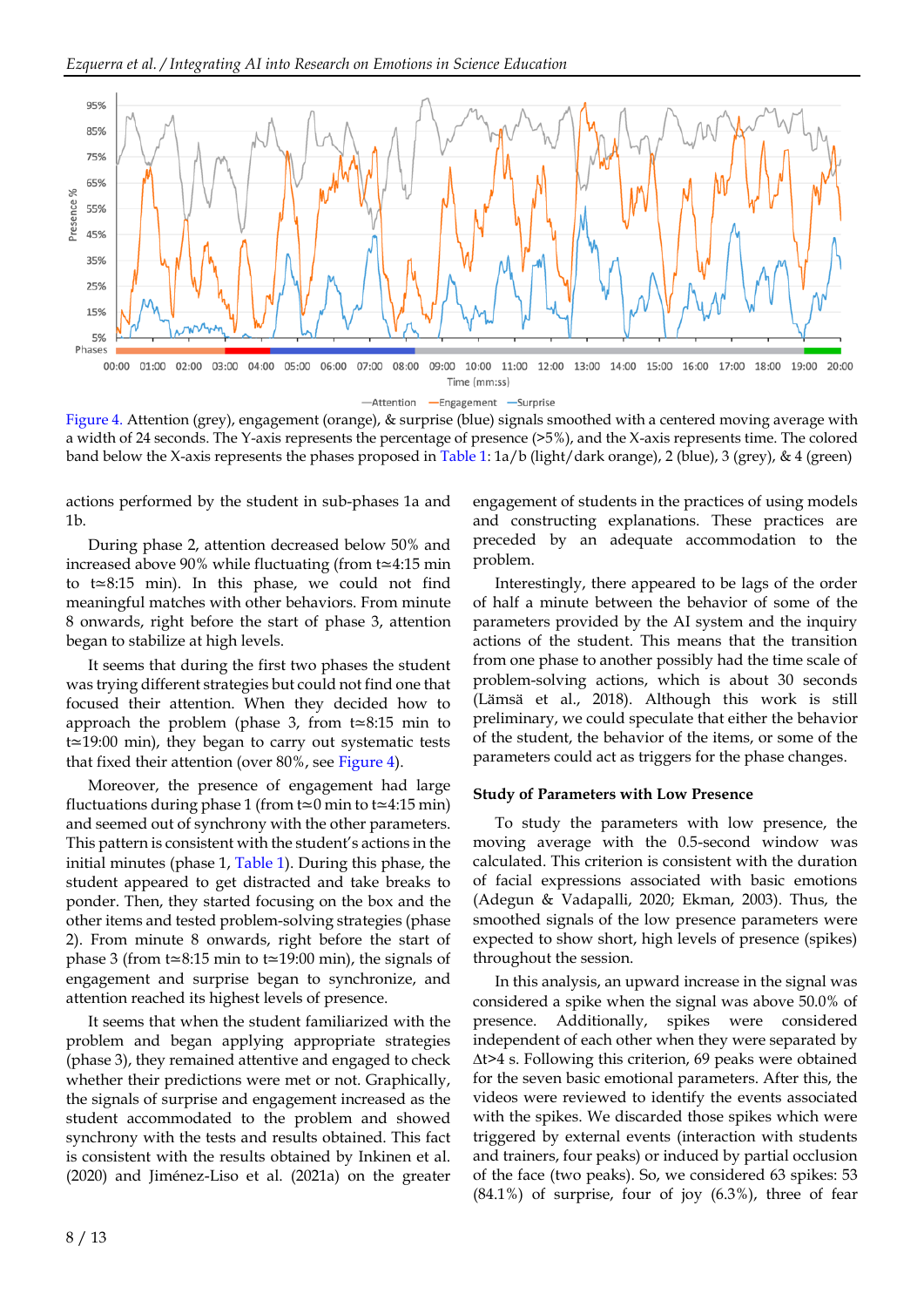

#### -Contempt -Fear -Joy

Figure 5. Spikes of the parameters with low presence: contempt (red), fear (purple), & joy (yellow). The signals were smoothed with a centered moving average with a width of 0.5 seconds. An upward increase was considered a spike when the signal was above 50% and separated by ∆t>4 s. The Y-axis represents the percentage of presence, and the X-axis represents time. The colored band below the X-axis represents the phases proposed in Table 1: 1a/b (light/dark orange), 2 (blue), 3 (grey), & 4 (green)

Table 3. Educational actions associated to the spikes of the parameters with low presence

| Contempt After some time changing the position of a magnet with respect to the box without apparent results,  | 07:44 |
|---------------------------------------------------------------------------------------------------------------|-------|
|                                                                                                               |       |
| they change the strategy & start modifying the angle of inclination.                                          |       |
| They spend some time reflecting & looking at the box.                                                         | 12:41 |
| After this, they seem uncertain & start a new test of changing the angle.                                     |       |
| The student faces a problem when increasing the angle of inclination of the box $\&$ has to stop $\&$ restart | 13:46 |
| the test.                                                                                                     |       |
| They shake the envelope with the example coins inside & then shake the box. They seem nervous,<br>Fear        | 00:38 |
| probably because they realize that some of the example coins might also be inside the box.                    |       |
| They shake the envelope with example coins inside and then the black box. They seem to give meaning           | 01:40 |
| to these experiences and then feel nervous.                                                                   |       |
| The student carefully & nervously modifies the angle of inclination of the box while holding a magnet         | 13:29 |
| on one side.                                                                                                  |       |
| They laugh after shaking the box $&$ comparing this behavior to the envelope with coins.<br>Joy               | 00:39 |
| They happily look at the box after a small break of reflection.                                               | 06:02 |
| They laugh after finishing a test in which they shake the box with a magnet on one side & test the            | 14:15 |
| behavior of the coins inside.                                                                                 |       |
| The student starts a new trial & laughs proudly.                                                              | 19:21 |

(4.8%), and three of contempt (4.8%). Figure 5 shows the spikes of the parameters with low presence (without surprise) *vs.* time.

To facilitate the interpretation of the basic emotions other than surprise, Table 3 shows the educational actions that were carried out at a given time. Contempt seemed to be related to the annoyance elicited when a test did not provide apparent results, or either to the uncertainty that followed periods of reflection. The actions associated to fear suggest that this parameter had a high presence during periods of excitement and agitation (e.g., at the beginning of the activity) and of careful handling of the materials. Finally, joy was associated to periods of appreciation of the activity (e.g., initial excitement) and of pride related to understanding or achievement of results (Bellocchi & Ritchie, 2015).

All in all, it seems that the study of parameters with low presence (spikes) does not contribute to the interpretation of the inquiry phases. However, it provides insights on the association between specific educational actions and the corresponding emotional responses.

#### **CONCLUSIONS**

This paper focuses on showing a novel procedure to integrate artificial intelligence into research on emotions and behaviors during an inquiry-based science activity. In this regard, the study carried out presents some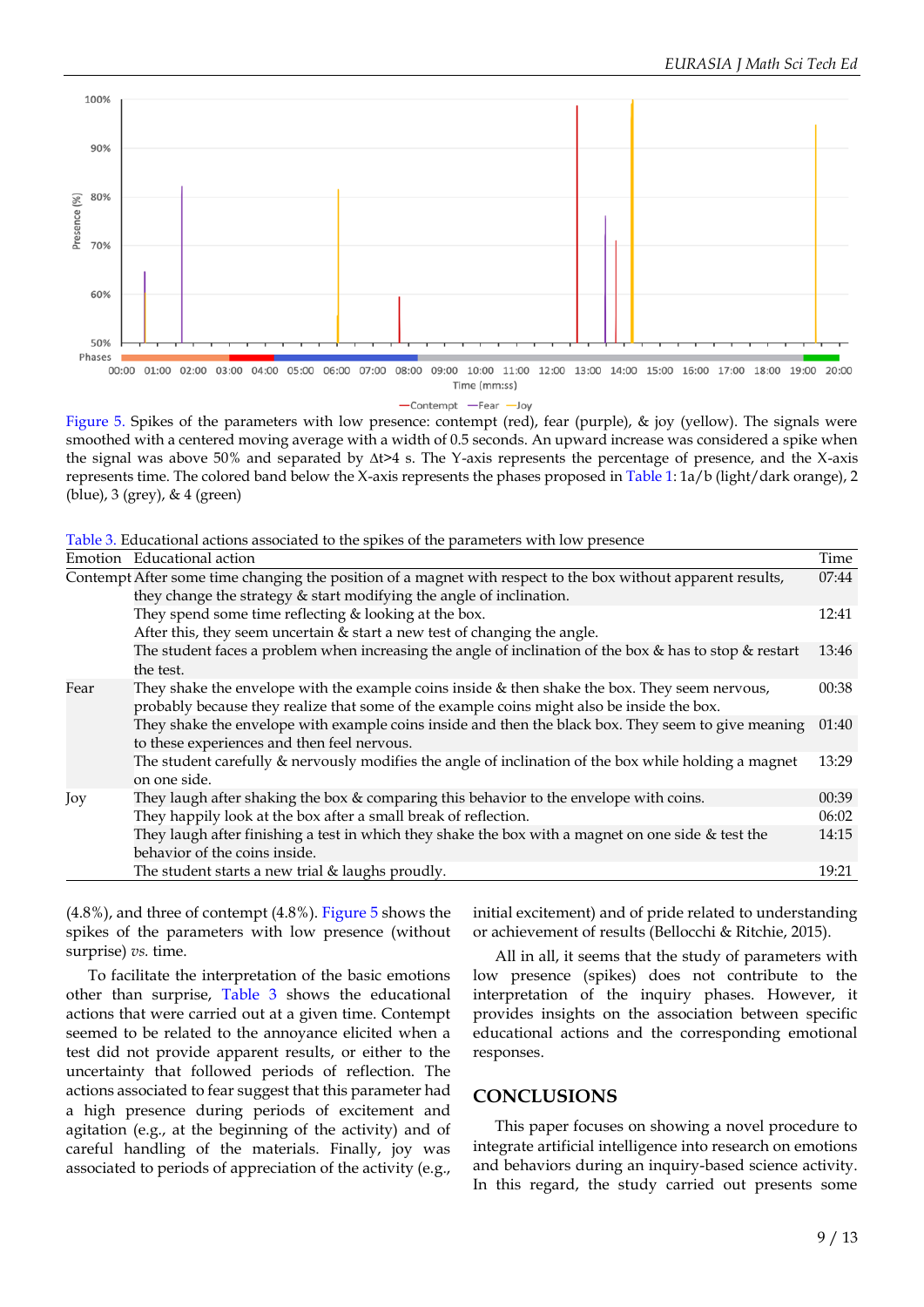relevant implications to improve the limitations of observational and declarative methods.

In particular, the use of automated facial expression recognition minimizes limitations such as the need to train learners and observers in the recognition and evaluation of emotions, or the difficulties in systematizing these processes (Barrett et al., 2019; Pekrun, 2006).

Importantly, the students' faces and upper bodies should always remain within the camera frame, since this allows collection of face expressions together with educational actions. However, the use of static cameras is a limitation in this study because students inevitably move out of frame at certain points.

The first analysis performed on the behavioral and emotional signals was a global average. The top-3 most present parameters were attention, engagement, and surprise for the dataset analyzed here. This is also observed when this preliminary analysis is conducted on all the datasets collected. We also found presence of the parameter joy in some of the datasets not included here. The results from the global average suggest that the student was very attentive and engaged, and they were also surprised during this activity. This kind of analysis provides a first-level assessment to compare individuals' behaviors for a given activity, and the effect of each type of activities and science contents.

To smooth the signals and extract relevant patterns, we developed an analysis pipeline. By using a centered moving average and different window widths, we were able to study the emotional and behavioral parameters at time scales relevant to educational actions. The results from the analyses with time windows between 0.5 and 4 seconds emphasized the connection between emotional or behavioral responses and specific educational actions. Thus, we identified the association between the spikes of surprise and the implementation of predictive models. In this sense, we could observe how the student firstly developed a framework about the behavior of the items, later implemented their models, observed the outcomes, and compared these with their predictions. In this process, the dynamics of surprise seemed to reflect their tests of their conjectures. Thus, surprise seemed to be linked to the validity of their models rather than to the novelty or amusement of the activity.

Moreover, the results from the analyses with wider time windows (e.g., 24 seconds) appeared to be more appropriate to study the inquiry phases. Thus, we identified four phases in the inquiry process: *accommodation to the problem*; *exploration of problem-solving strategies*; *implementation of problem-solving strategies*; and *conclusion and communication*. We also observed that the transition between phases was potentially triggered by external stimuli (e.g., box behavior), by the actions carried out by the student (e.g., completion of a test), or by the emotional state. The preliminary analysis

performed on all the collected datasets shows the existence of the phase 1 in the 12 students, but with different duration from person to person. Actually, two of them remained in phase 1 during all activity, and only four students were able to reach the level of conclusion and communication (phase 4).

Science education needs to further understand the role of the affective domain and provide teachers with evidence of how emotions may affect the cognitive development of students (Mellado et al., 2014). By developing and implementing methods such as the one described here, we can explore the flow of emotions in science education. The understanding of affective and neuroscientific factors should be integrated into teacher training (Ezquerra & Ezquerra-Romano, 2019). This would allow teachers to understand the emotions that students feel when they are learning science and develop more effective teaching activities.

**Author contributions:** All authors have sufficiently contributed to the study, and agreed with the results and conclusions.

**Funding:** This study was supported by the Ministry of Science, Innovation and Universities (Government of Spain) under grant RTI2018-094303-A-I00. IDENTIFICATION OF SCIENTIFIC CONTEXTS IN SOCIETY. TOOLS FOR TEACHERS AND CITIZENS (SCIxSOC). (RTI2018-094303-A-I00) of the MINISTERIO DE CIENCIA, INNOVACIÓN Y UNIVERSIDADES, Spain, the State R & D & I Program Oriented to the Challenges of the Society, State Plan for Scientific Research and Technical and Innovation 2018 (2019-21).

**Declaration of interest:** No conflict of interest is declared by authors.

## **REFERENCES**

- Abbaschian, B. J., Sierra-Sosa, J., & Elmaghraby, A. (2021). Deep learning techniques for speech emotion recognition, from databases to models. *Sensors*, *21*(4), 1249. [https://doi.org/10.3390/](https://doi.org/10.3390/s21041249) [s21041249](https://doi.org/10.3390/s21041249)
- Abd-El-Khalick, F., Boujaoude, S. Duschl, R., Lederman, N. G., Mamlok-Naaman, R., Hofstein, A., Niaz, M., Treagust, D., & Tuan, H-L. (2004). Inquiry in science education: International perspectives. *Science Education*, *88*(3), 397-419. [https://doi.org/10.1002/](https://doi.org/10.1002/sce.10118) [sce.10118](https://doi.org/10.1002/sce.10118)
- Adegun, I. P., & Vadapalli, H. B. (2020). Facial microexpression recognition: A machine learning approach. *Scientific African*, *8*, e00465. <https://doi.org/10.1016/j.sciaf.2020.e00465>
- Artino, A. R., Holmboe, E. S., & Durning, S. J. (2012). Control-value theory: Using achievement emotions to improve understanding of motivation, learning, and performance in medical education: AMEE guide no. 64. *Medical Teacher*, *34*(3), e148-e160. <https://doi.org/10.3109/0142159X.2012.651515>
- Azari, B., Westlin, C., Satpute, A., Hutchinson, J. B., Kragel, P. A., Hoemann, K., Khan, Z., Wormwood, J. B., Quigley, K. S., Erdogmus, D., Dy, J., Brooks, D.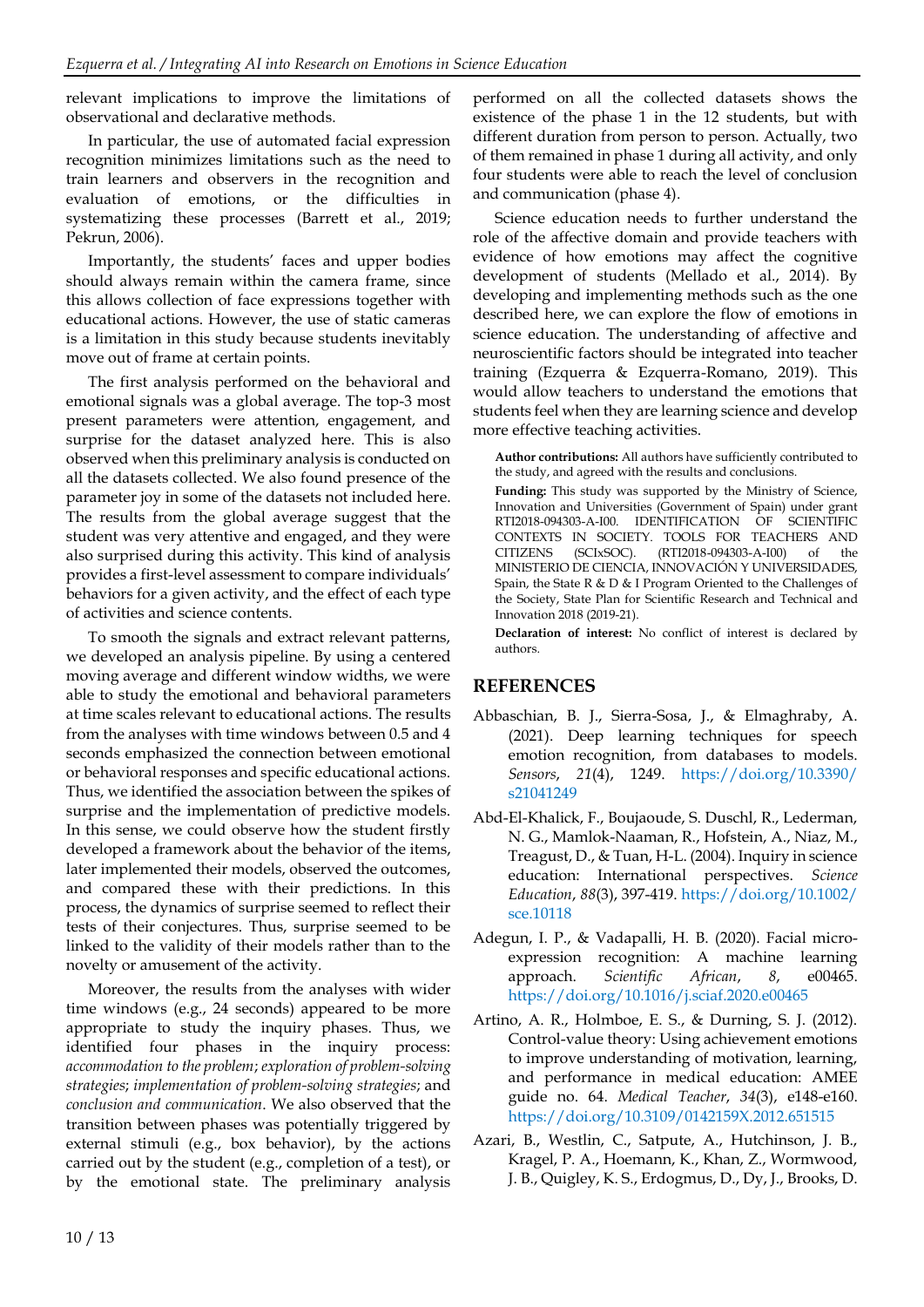H., & Barrett, L. F. (2020). Comparing supervised and unsupervised approaches to emotion categorization in the human brain, body, and subjective experience. *Scientific Reports*, *10*, 20284. <https://doi.org/10.1038/s41598-020-77117-8>

- Barrett, L. F., Adolphs, R., Marsella, S., Martinez, A. M., & Pollak, S. D. (2019). Emotional expressions reconsidered: Challenges to inferring emotion from human facial movements. *Psychological Science in the Public Interest, 20*(1), 1-68. [https://doi.org/10.](https://doi.org/10.1177/1529100619832930) [1177/1529100619832930](https://doi.org/10.1177/1529100619832930)
- Bellocchi, A. (2019). Early career science teacher experiences of social bonds and emotion management. *Journal of Research in Science Teaching, 56*(3), 322-347.<https://doi.org/10.1002/tea.21520>
- Bellocchi, A., & Ritchie, S. (2015). "I was proud of myself that I didn't give up and I did it": Experiences of pride and triumph in learning science. *Science Education*, *99*(4), 638-668. [https://doi.org/10.1002/](https://doi.org/10.1002/sce.21159) [sce.21159](https://doi.org/10.1002/sce.21159)
- Borrachero, A. B., Brígido, M., Mellado, L., Costillo, E., & Mellado, V. (2014). Emotions in prospective secondary teachers when teaching science content, distinguishing by gender. *Research in Science & Technological Education*, *32*(2), 182-215. <https://doi.org/10.1080/02635143.2014.909800>
- Chevrier, M., Muis, K. R., Trevors, G. J., Pekrun, R., & Sinatra, G. M. (2019). Exploring the antecedents and consequences of epistemic emotions. *Learning and Instruction, 63*, 101209. [https://doi.org/10.1016/](https://doi.org/10.1016/j.learninstruc.2019.05.006) [j.learninstruc.2019.05.006](https://doi.org/10.1016/j.learninstruc.2019.05.006)
- Clark, E. A., Kessinger, J., Duncan, S. E., Bell, M. A., Lahne, J., Gallagher, D. L., & O'Keefe, S. F. (2020). The facial action coding system for characterization of human affective response to consumer productbased stimuli: A systematic review. *Frontiers in Psychology*, *11*, 920. [https://doi.org/10.3389/fpsyg](https://doi.org/10.3389/fpsyg.2020.00920) [.2020.00920](https://doi.org/10.3389/fpsyg.2020.00920)
- Crujeiras, B., & Jiménez-Aleixandre, M. P. (2019). Students' progression in monitoring anomalous results obtained in inquiry-based laboratory tasks. *Research in Science Education, 49*(2), 243-264. <https://doi.org/10.1007/s11165-017-9641-3>
- Dávila, M. A., Cañada, F., Sánchez-Martín, J., Airado, D., & Mellado, V. (2021). Emotional performance on physics and chemistry learning: The case of Spanish K-9 and K-10 students. *International Journal of Science Education, 43*(6), 823-846. [https://doi.org](https://doi.org/10.1080/09500693.2021.1889069) [/10.1080/09500693.2021.1889069](https://doi.org/10.1080/09500693.2021.1889069)
- de Gelder, B. (2006). Towards the neurobiology of emotional body language. *Nature Reviews Neuroscience*, *7*(3), 242-249. [https://doi.org/10.](https://doi.org/10.1038/nrn1872) [1038/nrn1872](https://doi.org/10.1038/nrn1872)
- Ekman, P. (2003). *Emotions revealed: Recognizing faces and feelings to improve communication and emotional life*. Henry Holt and Company.
- Ekman, P., & Friesen, W. V. (1976). Measuring facial movement. *Environmental Psychology and Nonverbal Behavior*, *1*(1), 56-75. [https://doi.org/10.1007/](https://doi.org/10.1007/BF01115465) [BF01115465](https://doi.org/10.1007/BF01115465)
- Ekman, P., & Friesen, W. V. (1978). *Facial action coding system: A technique for the measurement of facial movement*. Consulting Psychologists Press. <https://doi.org/10.1037/t27734-000>
- Ezquerra, A., & Ezquerra-Romano, I. (2019). Using neuroscience evidence to train pre-service physics teachers on the concepts of heat and cold. *Journal of Physics: Conference Series*, *1287*, 012038. [https://doi.](https://doi.org/10.1088/1742-6596/1287/1/012038) [org/10.1088/1742-6596/1287/1/012038](https://doi.org/10.1088/1742-6596/1287/1/012038)
- Fredricks, J. A. (2011). Engagement in school and out-ofschool contexts: A multidimensional view of engagement. *Theory into Practice*, *50*(4), 327-335. <https://doi.org/10.1080/00405841.2011.607401>
- Graesser, A. C. (2020). Emotions are the experiential glue of learning environments in the 21st century. *Learning and Instruction, 70*, 101212. <https://doi.org/10.1016/j.learninstruc.2019.05.009>
- Haber-Schaim, U. et al. (1979). *Curso de introducción a las ciencias físicas* [*Introductory course in physical sciences*]. Reverté [Reverted].
- Harley, J. M., Jarrell, A., & Lajoie, S. P. (2019). Emotion regulation tendencies, achievement emotions, and physiological arousal in a medical diagnostic reasoning simulation. *Instructional Science*, *47*(2), 151-180. [https://doi.org/10.1007/s11251-018-](https://doi.org/10.1007/s11251-018-09480-z) [09480-z](https://doi.org/10.1007/s11251-018-09480-z)
- Ihme, K., Unni, A., Zhang, M., Rieger, J. W., & Jipp, M. (2018). Recognizing frustration of drivers from face video recordings and brain activation measurements with functional near-infrared spectroscopy. *Frontiers in Human Neuroscience*, *12*, 327[. https://doi.org/10.3389/fnhum.2018.00327](https://doi.org/10.3389/fnhum.2018.00327)
- Inkinen, J., Klager, C., Juuti, K., Schneider, B., Salmela-Aro, K., Krajcik, J., & Lavonen, J. (2020). High school students' situational engagement associated with scientific practices in designed science learning situations. *Science Education*, *104*(4), 667- 692[. https://doi.org/10.1002/sce.21570](https://doi.org/10.1002/sce.21570)
- Izard, C. E. (2009). Emotion theory and research: Highlights, unanswered questions, and emerging issues. *Annual Review of Psychology, 60*, 1-25. [https://doi.org/10.1146/annurev.psych.60.110707](https://doi.org/10.1146/annurev.psych.60.110707.163539) [.163539](https://doi.org/10.1146/annurev.psych.60.110707.163539)
- Jarodzka, H., Skuballa, I., & Gruber, H. (2021). Eyetracking in educational practice: Investigating visual perception underlying teaching and learning in the classroom. *Educational Psychology Review*,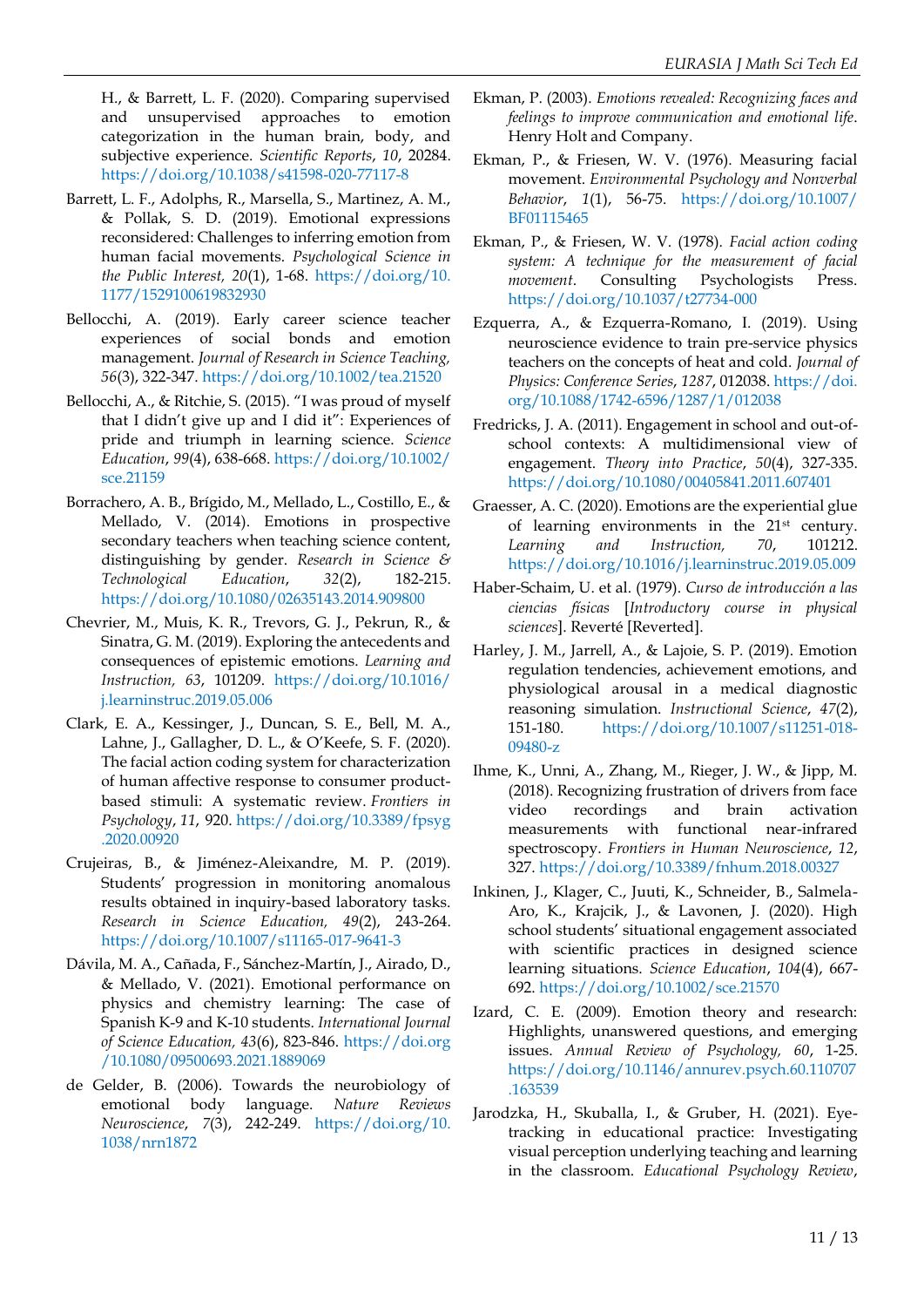*33*(1), 1-10. [https://doi.org/10.1007/s10648-020-](https://doi.org/10.1007/s10648-020-09565-7) [09565-7](https://doi.org/10.1007/s10648-020-09565-7)

- Jeong, J. S., González-Gómez, D., & Cañada, F. (2016). Students' perceptions and emotions toward learning in a flipped general science classroom. *Journal of Science Education and Technology*, *25*(5), 747-758. [https://doi.org/10.1007/s10956-016-](https://doi.org/10.1007/s10956-016-9630-8) [9630-8](https://doi.org/10.1007/s10956-016-9630-8)
- Jiménez-Liso, M. R., Bellocchi, A., Martínez-Chico, M., & López-Gay, R. (2021a). A model-based inquiry sequence as a heuristic to evaluate students' emotional, behavioural, and cognitive engagement. *Research in Science Education*. [https://doi.org/](https://doi.org/10.1007/s11165-021-10010-0) [10.1007/s11165-021-10010-0](https://doi.org/10.1007/s11165-021-10010-0)
- Jiménez-Liso, M. R., Martínez-Chico, M., Avraamidou, L., & López-Gay, R. (2021b). Scientific practices in teacher education: The interplay of sense, sensors, and emotions. *Research in Science & Technological Education*, *39*(1), 44-67. [https://doi.org/10.1080/](https://doi.org/10.1080/02635143.2019.1647158) [02635143.2019.1647158](https://doi.org/10.1080/02635143.2019.1647158)
- Lämsä, J., Hämäläinen, R., Koskinen, P., & Viiri, J. (2018). Visualising the temporal aspects of collaborative inquiry-based learning processes in technology enhanced physics learning. *International Journal of Science Education*, *40*(14), 1697-1717. <https://doi.org/10.1080/09500693.2018.1506594>
- Laukenmann, M., Bleicher, M., Fuß, S., Gläser-Zikuda, M., Mayring, P., & von Rhöneck, C. (2003). An investigation of the influence of emotional factors on learning in physics instruction. *International Journal of Science Education*, *25*(4), 489-507. <https://doi.org/10.1080/09500690210163233>
- Lederman, N., & Abd-El-Khalick, F. (1998). Avoiding denatured science: Activities that promote understandings of the nature of science. In W. F. McComas (Ed.), *The nature of science in science education* (pp. 83-126). Springer. [https://doi.org/](https://doi.org/10.1007/0-306-47215-5_5) [10.1007/0-306-47215-5\\_5](https://doi.org/10.1007/0-306-47215-5_5)
- Loderer, K., Pekrun, R., & Plass J. L. (2019). Affective foundations of game-based learning. In J. L. Plass, E. Richard, R. E. Mayer, & B. D. Homer (Eds.)*, The handbook of game-based learning* (pp. 111-151). MIT Press.
- Lombardi, D., & Sinatra, G. M. (2013). Emotions about teaching about human-induced climate change. *International Journal of Science Education*, *35*(1), 167- 191.

<https://doi.org/10.1080/09500693.2012.738372>

Marcos-Merino, J. M. (2019). Análisis de las relaciones emociones-aprendizaje de maestros en formación inicial con una práctica activa de biología [Analysis of the emotions-learning relationships of teachers in initial training with an active practice of biology]. *Revista Eureka sobre Enseñanza y Divulgación de las Ciencias* [*Eureka Magazine on Teaching and*  *Dissemination of Sciences*], *16*(1), 1603. [https://doi.org/10.25267/Rev\\_Eureka\\_ensen\\_div](https://doi.org/10.25267/Rev_Eureka_ensen_divulg_cienc.2019.v16.i1.1603) [ulg\\_cienc.2019.v16.i1.1603](https://doi.org/10.25267/Rev_Eureka_ensen_divulg_cienc.2019.v16.i1.1603)

- Marcos-Merino, J. M., Esteban M. R., & Ochoa de Alda, J. A. G. (2021). Conocimiento previo, emociones y aprendizaje en una actividad experimental de ciencias [Prior knowledge, emotions and learning in an experimental science activity]. *Enseñanza de las Ciencias* [*Science Education*], 1-18. [https://doi.org/](https://doi.org/10.5565/rev/ensciencias.3361) [10.5565/rev/ensciencias.3361](https://doi.org/10.5565/rev/ensciencias.3361)
- Mellado, V., Borrachero, A. B., Brígido, M., Melo, L. V., Dávila, M. A., Cañada, F., Conde, M. C., Costillo, E., Cubero, J., Esteban, R., Martínez-Borreguero, G., Ruiz, C., Sánchez-Martín, J., Garritz, A., Mellado, L., Vázquez-Bernal, B., Jiménez, R., & Bermejo, M. L. (2014). Las emociones en la enseñanza de las ciencias [Emotions in science teaching]. *Enseñanza de las Ciencias* [*Science Education*]*, 32*(3), 11-36. <https://doi.org/10.5565/rev/ensciencias.1478>
- Minner, D. D., Levy, A. J., & Century, J. (2010). Inquirybased science instruction–What is it and does it matter? Results from a research synthesis years 1984 to 2002. *Journal of Research in Science Teaching*, *47*(4), 474-496[. https://doi.org/10.1002/tea.20347](https://doi.org/10.1002/tea.20347)
- Monkaresi, H., Bosch, N., Calvo, R. A., & D'Mello, S. K. (2017). Automated detection of engagement using video-based estimation of facial expressions and heart rate. *IEEE Transactions on Affective Computing*, *8*(1), 15-28. [https://doi.org/10.1109/TAFFC.2016.](https://doi.org/10.1109/TAFFC.2016.2515084) [2515084](https://doi.org/10.1109/TAFFC.2016.2515084)
- Pekrun, R. (2006). The control-value theory of achievement emotions: Assumptions, corollaries, and implications for educational research and practice. *Educational Psychology Review, 18*(4), 315- 341[. https://doi.org/10.1007/s10648-006-9029-9](https://doi.org/10.1007/s10648-006-9029-9)
- Pekrun, R., & Linnenbrink-Garcia, L. (Eds.). (2014). *International handbook of emotions in education*. Routledge. <https://doi.org/10.4324/9780203148211>
- Pekrun, R., Lichtenfeld, S., Marsh, H. W., Murayama, K., & Goetz, T. (2017). Achievement emotions and academic performance: Longitudinal models of reciprocal effects. *Child Development*, *88*(5), 1653- 1670[. https://doi.org/10.1111/cdev.12704](https://doi.org/10.1111/cdev.12704)
- Putwain, D. W., Becker, S., Symes, W., & Pekrun, R. (2018). Reciprocal relations between students' academic enjoyment, boredom, and achievement over time. *Learning and Instruction*, *54*, 73-81. <https://doi.org/10.1016/j.learninstruc.2017.08.004>
- Rodríguez-Arteche, I., & Martínez-Aznar, M. M. (2016). Introducing inquiry-based methodologies during initial secondary education teacher training using an open-ended problem about chemical change. *Journal of Chemical Education, 93*(9), 1528-1535. <https://doi.org/10.1021/acs.jchemed.5b01037>